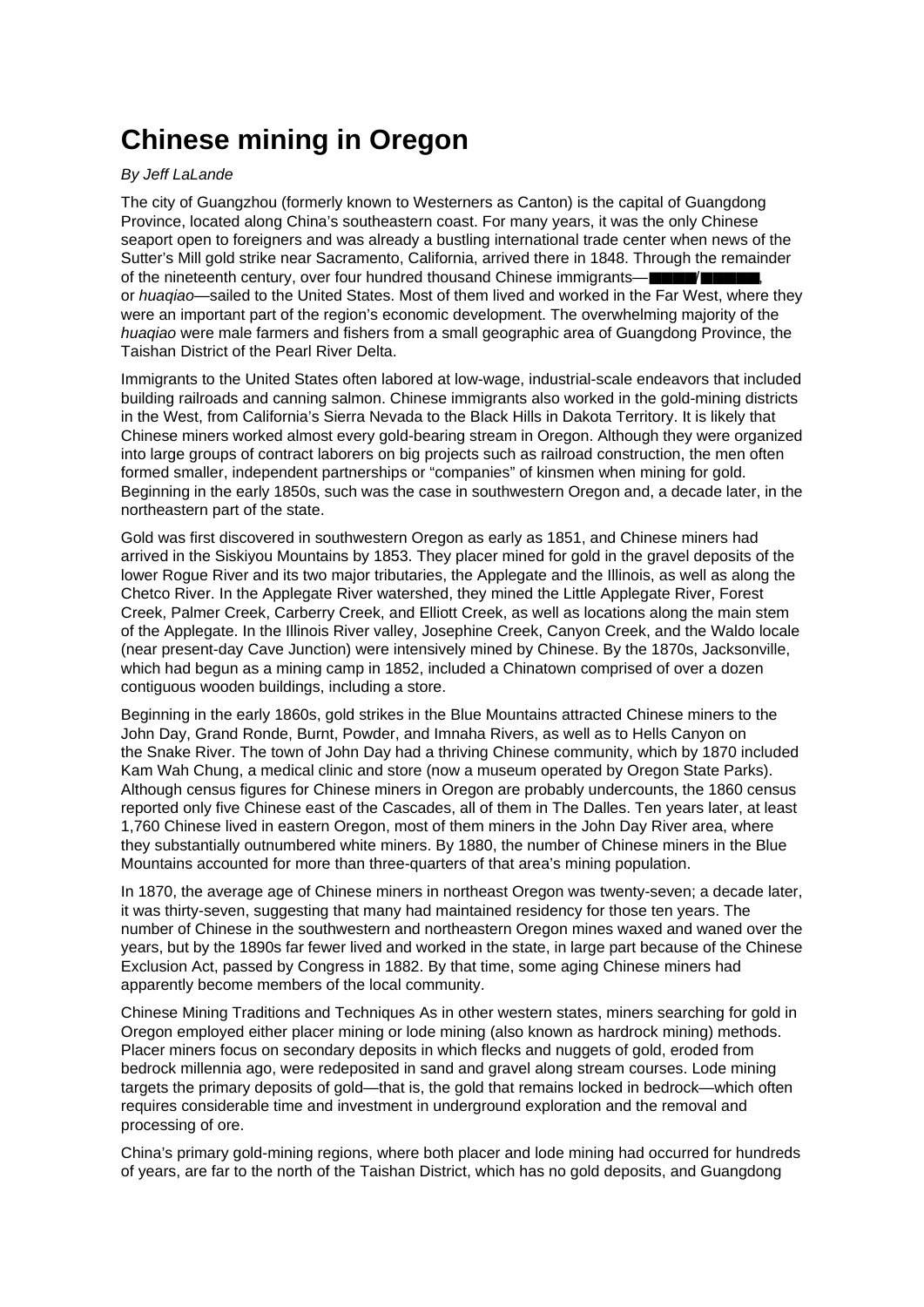Province was not notable for its gold mining. But even if Chinese immigrants in the United States had little or no previous experience mining for gold, they could have had at least indirect knowledge of basic placer mining methods. Limited placer gold mining occurred at Chinese tin-mining operations on the Malay Peninsula and in Borneo, and tin miners employed placer-mining methods similar to those used in California and elsewhere in the American West. Immigrants from Guangdong were among the many coastal Chinese who worked in the tin mines during the late eighteenth and early nineteenth centuries.

In fact, most Americans had little or no gold-mining experience when they arrived in the West. Both European and Mexican placer mining techniques, however, could be quickly learned from published manuals or from Mexican and Chilean miners during the early years of the California and southwestern Oregon gold rushes. Historians are still uncertain about whether there was substantial borrowing of placer methods and implements between white and Asian miners. Whatever the case, the use of sluice-box systems was common among all miners, regardless of where they came from.

When the target of a placer operation was the gold-bearing gravel beneath a flowing river or stream, wing dams were built to divert the flow away from the area to be mined. A wing dam is a partial L-shaped cofferdam, with the short leg extending diagonally out from the bank into the river and the longer leg continuing from that point downstream for the length of the area to be mined. Built of stout posts and planks and reinforced with rock boulders, wing dams were effective, but they leaked. Workers kept a mine from being gradually inundated by employing wooden chain pumps (also called China pumps), which used a conveyor chain of buckets to dump the excess water into the stream. Powered by a paddle wheel set just outside the dam's wall in the river's flow, these implements likely originated in the rice-paddy agriculture of southeastern China and were put to new uses in the placer mines of the American West.

Where there were "dry diggings"—that is, placer mines where the water supply is particularly scarce or difficult to deliver—small-capacity ditches carried water from a long distance to be stored it in small, shallow reservoirs dug into the slope directly above areas to be mined. After weeks of accumulating water in the reservoir, Chinese miners positioned themselves in the placer mine below, ready to work at a furious pace when the reservoir's water was released. Where terrain was gentle, a U-shaped earthen berm, or dam, might be built to capture runoff and store the accumulating water within the enclosure. Such features have been documented at Chinese operations on both the Applegate and John Day Rivers.

Overwhelmingly, Chinese miners in Oregon were placer miners who worked the stream gravels. Early placer operations tended to be limited in size and scope, which permitted small, diverse groups of miners to work at tasks such as digging short-distance water ditches, shoveling alluvial sediments into sluice boxes, and disposing of the waste rock, or tailings. Small companies of Chinese worked placer mines in Oregon at least into the 1890s. Although it is not true that Chinese mined only those placer deposits that white miners had found unrewarding, they did rework claims that had been abandoned by whites and often accrued satisfactory returns from them. During the 1870s and 1880s, with the arrival in Oregon of hydraulic mining—a method developed during the early 1850s that worked immense volumes of placer deposits—Chinese crews found employment as wage laborers for white-owned hydraulic operations.

Chinese miners in Oregon who knew how to prospect for lode deposits on mountainsides far from streams undoubtedly dug occasional exploratory adits (passageways) and shafts into promising hillsides. Nevertheless, hardrock mining for gold seems to have been a minor endeavor for the Chinese. They also mined for cinnabar and sodium borate. Cinnabar is a toxic ore of quicksilver, or mercury, critical in recovering gold from sluice boxes. Chinese mined at small cinnabar operations in the Applegate Valley and elsewhere. During the 1890s, the Rose Valley Borax Company in Harney County used Chinese workers to gather sodium borate from the alkali deposits of Borax Lake.

Hydraulic Mining Hydraulic mining for gold first developed in the Sierra Nevada foothills. The method required large-capacity ditches, built into hillsides, to bring water diverted from a distant stream to a mine. Several hundred feet above the area to be mined (called the washing pit), the water's high-volume flow was diverted into large-diameter iron pipes, or penstocks, that descended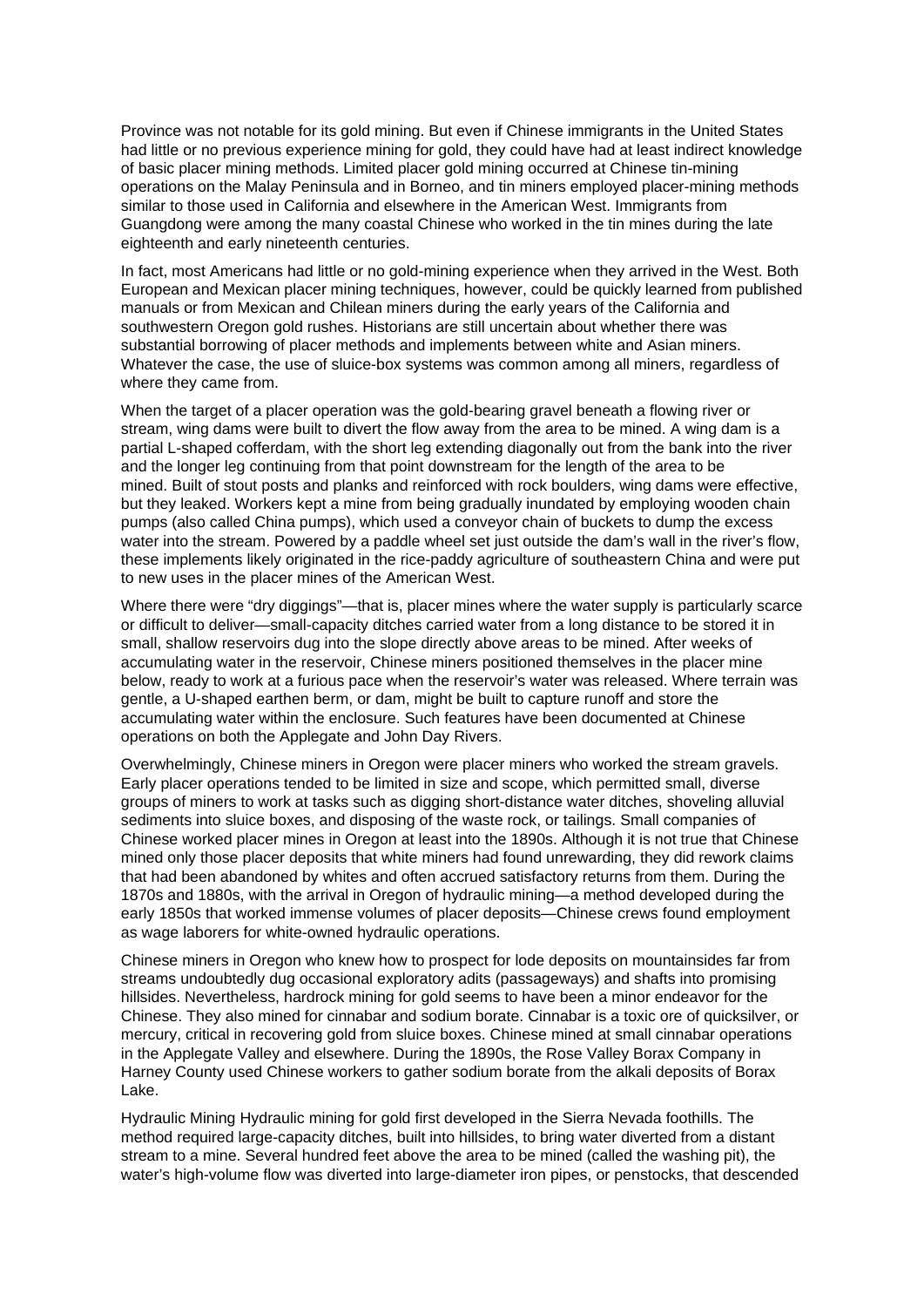straight down the slope, thereby gathering pressure and velocity. Using a large iron nozzle, typically called a giant or monitor, the pipeman aimed the powerful jet of water at the base of gold-bearing slopes next to the river or stream.

Once a water supply had been secured and equipment put in place, hydraulic mining enabled profitable working of large areas that would otherwise be considered low in value. Within a few hours, the continuous undercutting of alluvial sediments could erode tons of silt, sand, and rock, which were then pushed by other giants into channels that led to a sluice system. Tailings, the often huge amounts of waste rock that resulted from hydraulic mining, would be piled or neatly hand-stacked into what have come to be called "Chinese walls." The neatly stacked piles of tailings enabled miners to store a larger quantity of rocks within a smaller area than random piling did. The organized piles lessened the likelihood that the accumulated tailings would interfere with the mining process or cause a mine to become inundated by its own water..

Large-scale hydraulic mining in California resulted in immense amounts of "slickens" (tailings of sand, silt, gravel, and cobbles) washed downstream, choking the Sacramento and San Joaquin river channels and depositing hundreds of thousands of tons of debris onto farmers' fields. After farmers and merchants brought suit in federal court against the largest hydraulic mines, Judge Lorenzo Sawyer's Ninth Circuit Court ruling in Woodruff v. North Bloomfield Mining Co. (1884) ended hydraulic mining in the Sacramento River watershed.

By the 1880s, however, hydraulic mining had arrived elsewhere in California, especially the Klamath and Trinity Rivers; and after the Sawyer decision, which applied only to the Sacramento/San Joaquin drainage, activity intensified in Oregon. Most hydraulic mines were owned by white investors, but they typically used large crews of Chinese workers to excavate the ditches that brought water to their mines. In the mountainous Applegate Valley, for example, Chinese built the Sterling Ditch, the Grand Applegate Ditch, the Klippel/Squaw Creek Ditch, and others. Because the region experienced summer drought each year, most hydraulic mining took place during winter and spring. In the Applegate Valley, Chinese crews built sizable earthen dams across steep stream courses to impound water from the winter rains and spring snowmelt, creating reservoirs several acres in size. White owners often hired Chinese to work at night, when operations were illuminated by bonfires.

Some Chinese entrepreneurs operated their own large-scale hydraulic mines. Jacksonville newspapers reported that Gin Lin, who had accumulated his capital as a labor contractor supplying Chinese crews to white mining companies, pioneered hydraulic mining in the Siskiyous. He is believed to be the first miner to employ hydraulic technology there, and he successfully mined at a number of locations in the upper Applegate and lower Rogue drainages from the late 1870s into the early 1890s.

Organization, Living Conditions, and Relations Working Oregon placer deposits as small companies, Chinese miners likely had brought with them the ■■, or kongsi, method of organizing, which by the early nineteenth century had become common in Southeast Asian tin and gold mines. A typical kongsi might be a partnership comprised of two dozen or so kinsman or neighbors from the same locale in Taishan who shared costs, labor, and rewards. Called "companies" by most whites, kongsi may have accounted for most of the independent Chinese placer mining operations in the Far West.

For low-cost labor on big projects—building long ditches, for example—white owners often obtained workers through a Chinese labor contractor. Members of those crews might have gained passage from China to the United States through the credit-ticket system, which required individuals to work for their sponsor for a specified amount of time.

Living conditions for Chinese in cities and towns in the West generally were crowded and uncomfortable. At the mines, however, Chinese workers often lived in clusters of tents, huts, and cabins. A trans-Pacific mercantile network allowed many Chinese miners in Oregon to eat traditional cuisine from Chinese-made bowls. Rice, pickled vegetables, salted fish, and other foods as well as ceramic items such as dishware were shipped from China to San Francisco and other West Coast ports. Goods were then transported by American freighting firms to Chinatowns throughout the West.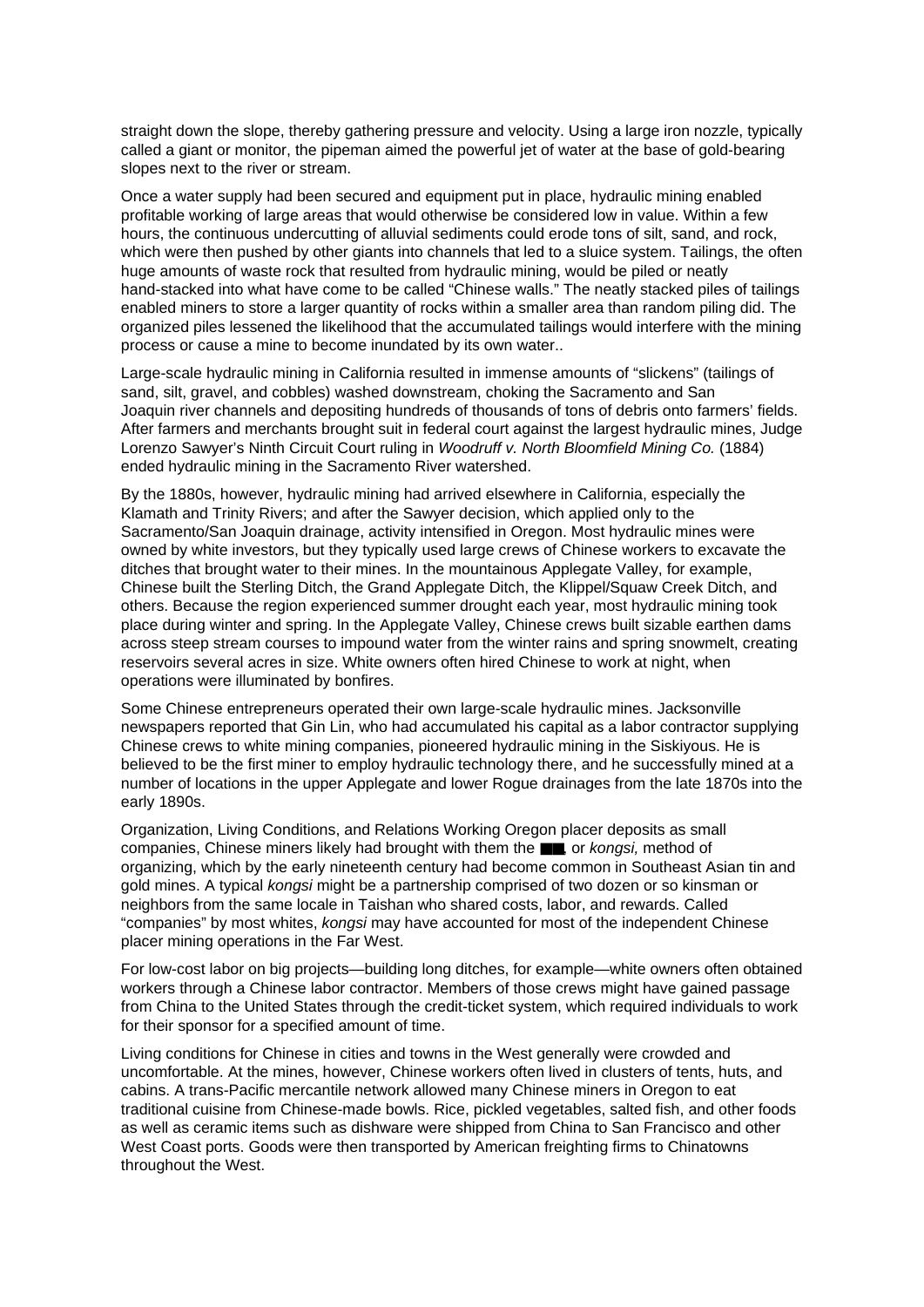Local strictures such as Jackson County's Foreign Miners Tax prohibited Chinese from owning mining claims, but many found alternatives, such as leasing mining claims from white owners. Far more serious were instances of theft and violence against Chinese miners, who were prohibited for a number of years from testifying in court. During the early years of the California gold rush, gangs of white miners drove Chinese crews from the diggings, and in 1887 more than thirty Chinese miners were murdered by local residents in Hells Canyon, on the Oregon side of the Snake River.

Racial prejudice was persistent in the West, but Chinese and white miners often worked side-by-side in early placer mines, and severe interethnic conflicts among miners likely occurred against a background of overall peaceful coexistence. Relationships on the western mining frontier reflected a somewhat congenial, if not coequal, sense of community, including a few instances of interracial marriage. Unlike newspaper editors' regular gibes at "John Chinaman" and the "Mongolian menace," Jacksonville newspapers treated the prosperous Gin Lin with respect, and Chinese New Year celebrations often became communitywide events.

Some Legacies The actual amount of wealth sent back to Guangdong by miners and other immigrants to the United States from the Taishan District is unknown, but it would have been considerable. By 1900 the province had become among the most developed and prosperous areas in China, as well as among the most prone to subsequent overseas emigration. While Guangdong's centuries of foreign trade certainly contributed to its wealth, the remittances sent home from the United States enabled rural areas like Taishan to participate in the region's prosperity.

In the United States, the presence of the Chinese during the nineteenth century had many outcomes, from the hundreds of miles of railroad lines they built to the adoption of Cantonese cooking, which first became popular among whites in western cities and towns during the gold-rush period. In Oregon's hydraulic mining districts, miles of abandoned Chinese-built ditches attest to that industry's economic and environmental effects. The mounds and walls of hand-stacked rock tailings, left behind by placer and hydraulic mining, were often (but not exclusively) the work of Chinese laborers. The legacies of Oregon's Chinese miners are apparent in the state's place-names, including China Bar, China Bend, China Creek, China Flat, China Gulch, and China Hat Butte.

## **Sources**

Cassel, Susie Lan, ed. The Chinese in America: A History from Gold Mountain to the New Millennium. Walnut Creek, CA: Alta Mira Press, 2002.

Chinese Consolidated Benevolent Association. Dreams of the West: A History of the Chinese in Oregon, 1850-1950. Portland, OR: Ooligan Press, 2007.

Chung, Sue Fawn. In Pursuit of Gold: Chinese American Miners and Merchants in the American West. Champagne: University of Illinois Press, 2011.

Edson, Christopher H. The Chinese in Eastern Oregon, 1860-1890. San Francisco, CA: R and E Research Associates, 1974.

Kelley, Robert L. "Forgotten Giant: The Hydraulic Gold Mining Industry in California." Pacific Historical Review 23.4 (November 1954): 343-56.

LaLande, Jeffrey M. "Sojourners in Search of Gold: Hydraulic Mining techniques of the Chinese on the Oregon Frontier." IA: The Journal of the Society for Industrial Archaeology 11.1 (1985): 29-52.

Reid, Anthony. "Chinese on the Mining Frontier in Southeast Asia." In Chinese Calculations: Capital, Commodities, and Networks in Southeast Asia, edited by Eric Tagliacozzo and Wen-Chin Chang. Durham, NC: Duke University Press, 2011.

Rohe, Randall. "Chinese River Mining in the West." Montana, the Magazine of Western History 49 (Autumn 1996): 14-29.

Rohe, Randall. "The Chinese and Hydraulic Mining in the Far West." Mining History Association Annual 1 (1994): 73-91.